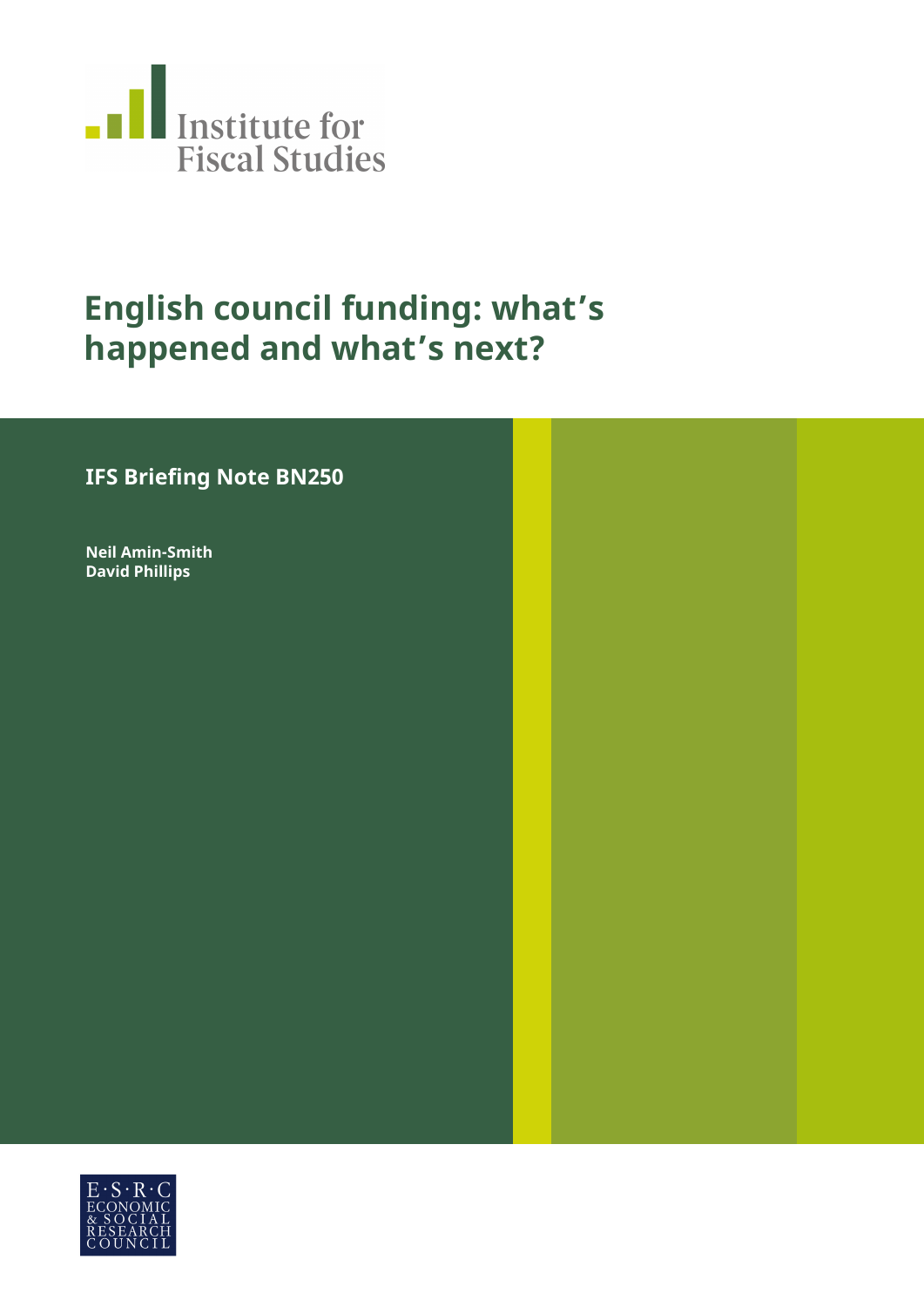# **English council funding: what's happened and what's next?**

**Neil Amin-Smith David Phillips**

*Copy-edited by Rachel Lumpkin*

*Published by*

#### **The Institute for Fiscal Studies**

ISBN 978-1-912805-24-2

This report has been written to update and summarise key findings from a programme of research and analysis supported by the IFS's Local Government Finance and Devolution Consortium. Consortium members include Capita, the Chartered Institute of Public Finance and Accountancy (CIPFA), PwC and the Economic and Social Research Council (ESRC). Support provided by the Municipal Journal, and a range of councils across England, including those represented by the Society of County Treasurers, is also gratefully acknowledged.

The authors would like to thank consortium members and Tom Harris, Paul Johnson and Polly Simpson from the IFS for helpful comments and suggestions. However, the views presented in this report are those of the authors alone. Any errors or omissions are also their responsibility.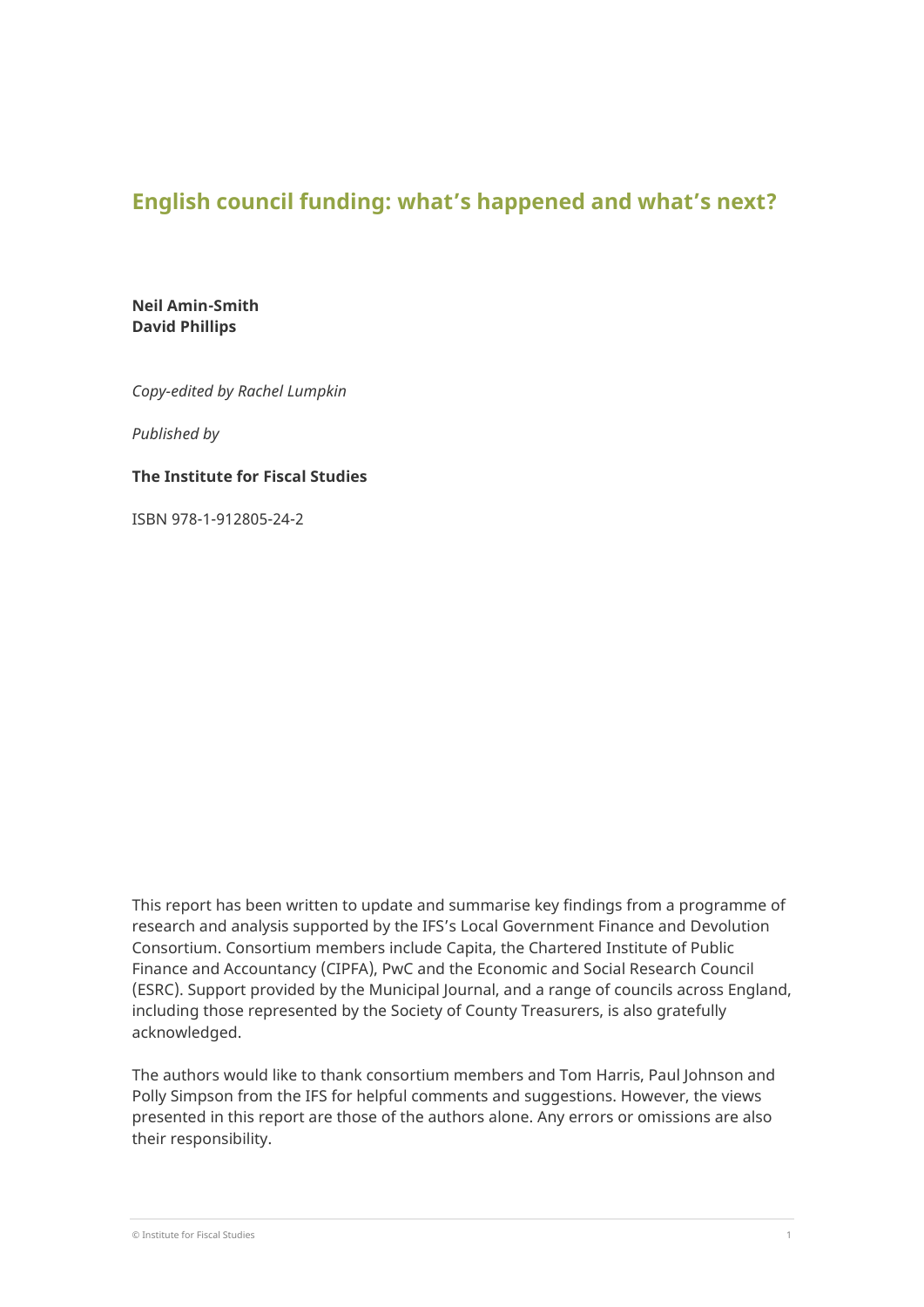# **Executive summary**

We are in the midst of major changes to local government funding – both its level and its system. This note brings together some of the key findings of our research on this topic, updating them where possible, and highlights where to find further information.

- On average, local government spending on services has fallen by 21% in real terms since 2009–10. However, those cuts have not been equally distributed across the country, and have been larger in more deprived than more affluent areas. This pattern of cuts has meant that spending per person in the most deprived fifth of councils has fallen from 1.52 times to 1.25 times the level in the least deprived fifth between 2009-10 and 2017-18.
- Cuts have also varied significantly across services, with councils prioritising services like adult social care (down 5%) and children's social care services (up 10%). In contrast spending on children's and youth centres is down more than 60%, planning & development and housing down more than 50%, and highways & transport and cultural and leisure services down more 40%.
- Cuts to overall budgets seem to be ending. But revenues from council tax and business rates – the two sources councils are set to rely on for the vast bulk of their funding in future – are highly unlikely to keep pace with rising demands and costs for public services. For example, even if council tax were to be increased by 4.7% a year (which is the average increase this year) every year, adult social care could account for more than half of revenues from these taxes by the mid 2030s, even without increasing service provision. This would leave little in the way of additional revenues for other services, including children's social care, public health and housing.
- This means either that we will have to accept lower levels of service provision or that councils will have to be provided with additional funding. This funding could be raised via national taxation and given to councils in the form of grants or by devolving additional tax revenues and powers to councils.
- If one wanted to devolve a significant additional revenue source to councils, then a local income tax looks to be the most sensible option and would give councils additional discretion to choose tax and spend levels. However, it would entail additional administration and compliance costs, and require a system to redistribute revenues from richer to poorer parts of the country. This is because some areas – such as Blackpool, Blackburn and Hull – could raise less than half the average revenue per person from a flat-rate local income tax, while other areas – such as richer parts of West London and Surrey – could raise more than twice the average.
- The government is already committed to increasing the proportion of business rates retained by councils to 75%, but this is being paid for by cutting grants to councils. At the same time, it is proposing some sensible reforms to the business rates retention scheme (BRRS), which include centralising the risk associated with challenges and appeals against businesses' property valuations (which is a risk outside councils' control). Big decisions remain about how frequently and fully to 'reset' the system to redistribute revenues according to spending needs – which involves a trade-off between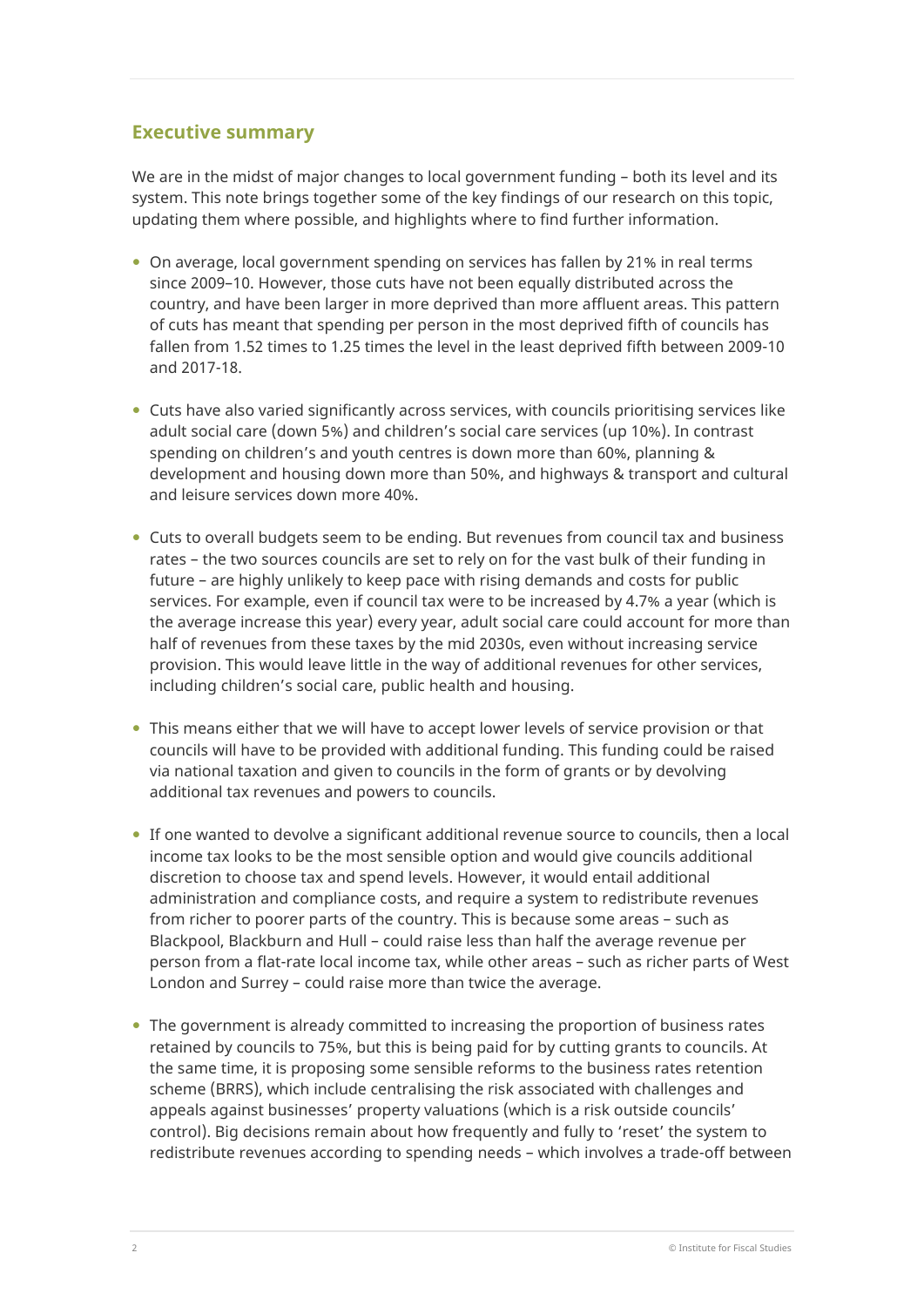providing incentives for revenue growth and helping to ensure councils can afford comparable services even if their business rates revenues perform very differently.

- In what it terms the Fair Funding Review, the government is also reviewing how it assesses spending needs and accounts for how much councils can raise themselves via council tax. Its proposals for council tax are broadly sensible, and plans to use spending needs formulas for social care services based off analysis of individual and small-area data are welcome.
- $\bullet$  However, the statistical analysis the government has conducted is not, on its own, a good rationale for basing the spending needs formulas for a raft of other services (including environmental, planning & development, culture & leisure and housing services) on population only, as it has suggested. Indeed, determining councils' spending needs is not simply a statistical exercise, but necessarily relies on contentious subjective judgements.
- Overall, big choices loom for local government both on the level of funding, and how it is raised and distributed. Are we willing to accept higher taxes or cutbacks elsewhere to pay for the rising costs and demands for council services? How do we balance local discretion and incentives versus consistency in services across the country? Such questions do not have just one right answer, but we cannot continue to muddle on as we are. The reform of the local government finance system is not just a technical issue – it will have profound implications for the type of country England is.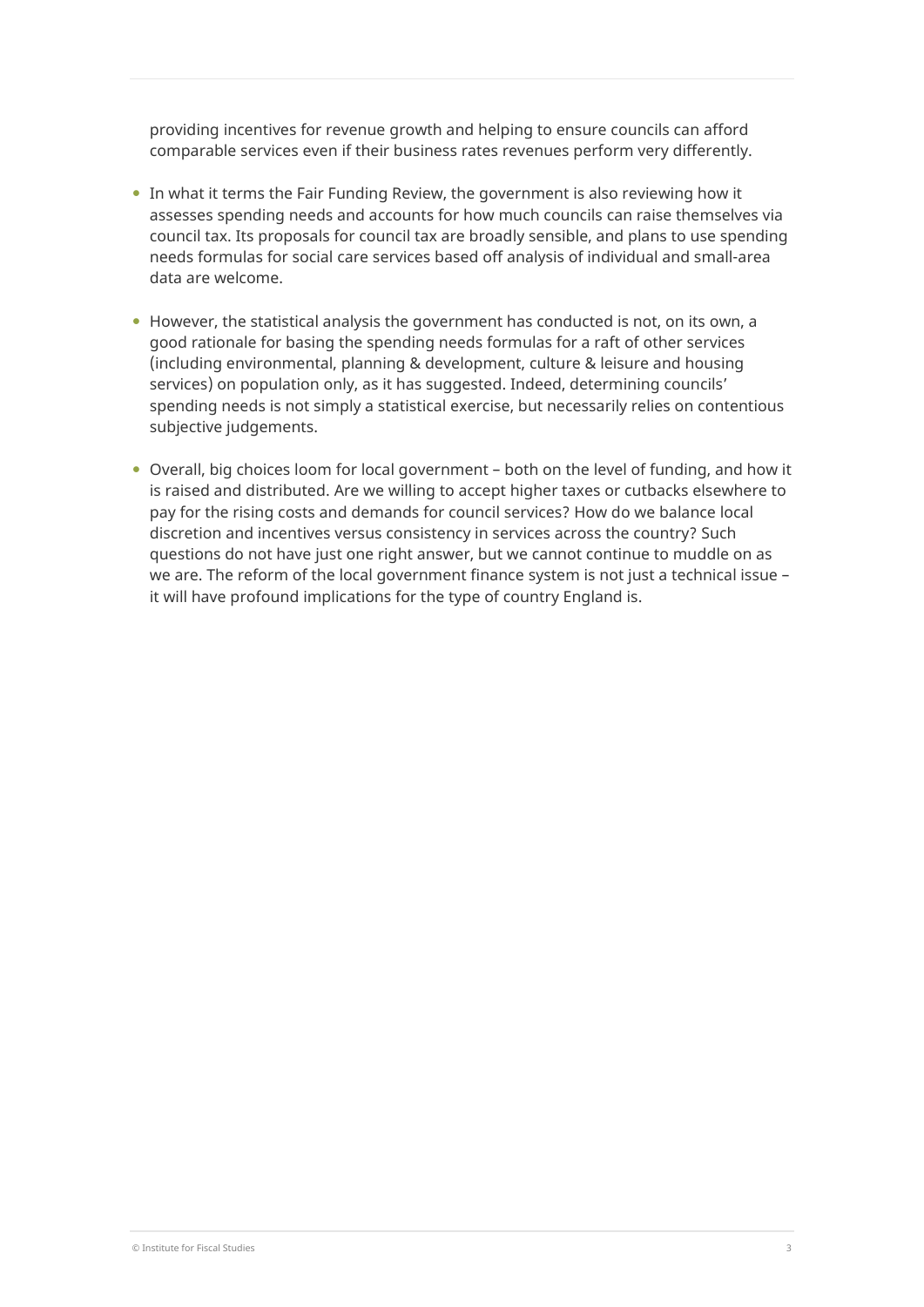# **Introduction**

The 2010s will be remembered as a time of profound change to the funding of English local government. This won't just be because funding levels have fallen significantly – although they have, with spending on local services per person down by a quarter as a result. It is also because, by 2020, the funding *system* will have changed quite radically. In particular, councils will be much more reliant on local tax revenues, with general-purpose grant funding from central government abolished. Related to this, the system will be more focused on giving councils financial incentives to grow their local tax bases, and less focused on ensuring funding is redistributed according to up-to-date assessments of spending needs.

Details of just how the council funding system will operate post-2020 are still to be finalised though. And in making those decisions it is important to understand the changes so far and the challenges and options for the future.

Over the last few years, we have been studying these very issues. This note brings together some of our key findings, updating them where possible, and highlights where to find further information.

Later this year, we also plan to launch a new annual report on the state of local government finance, which will build on our work so far and ensure that our scrutiny of funding changes continues into the next decade.

#### **Read more:**

Keep up to date with the IFS's research on local government finance at:

[www.ifs.org.uk/research/local-finance](http://www.ifs.org.uk/research/local-finance)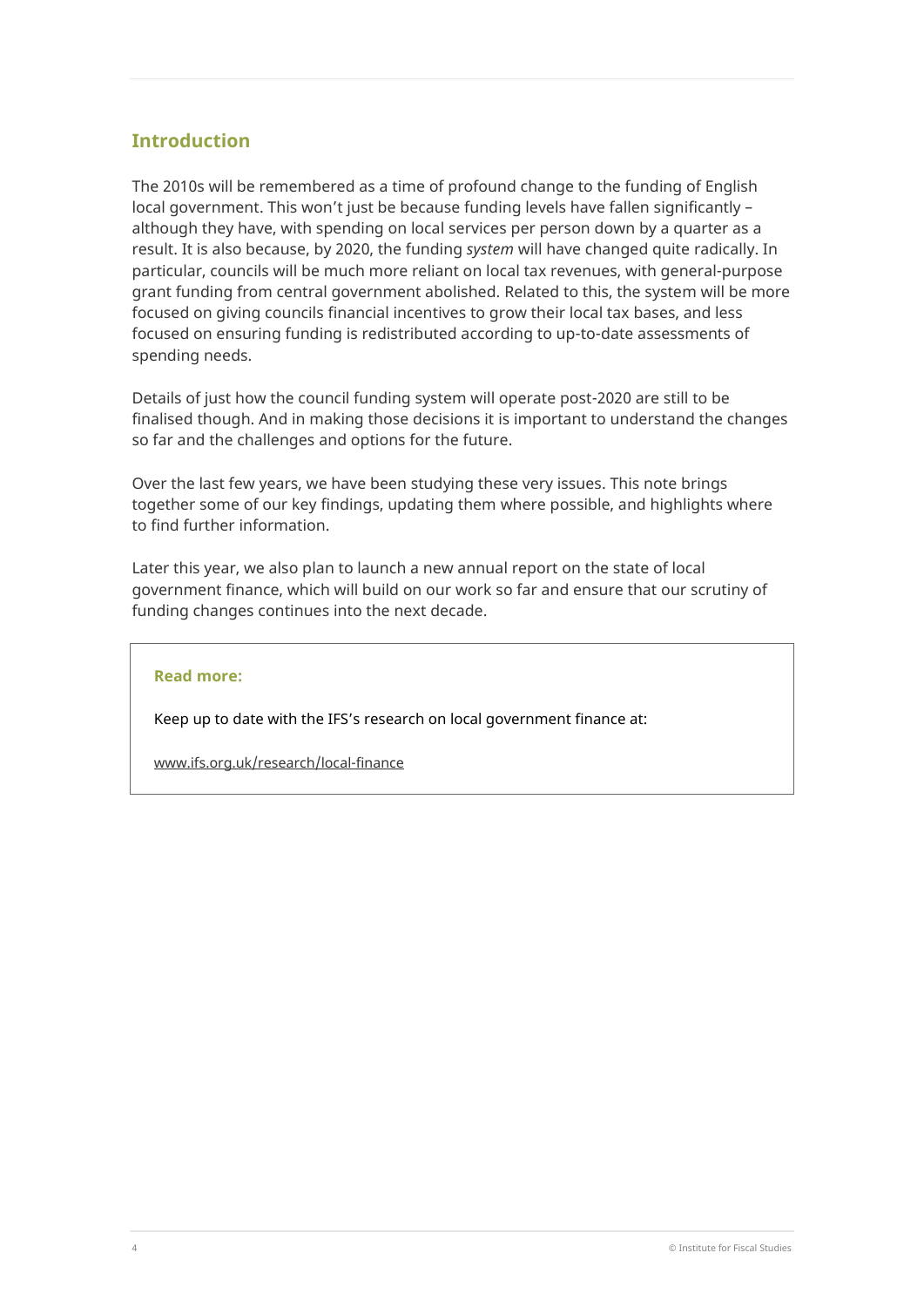# **Local government spending has fallen significantly, especially in deprived areas...**

Figure 1 shows the path of local government spending since 2000. Spending rose consistently through the 2000s, increasing by 57% in real terms between 2000–01 and 2009–10, but began to fall from 2009–10. Since then, it has fallen continually. **Overall, local government spending was cut by 21% in real terms between 2009–10 and 2017–18.**



**Figure 1. Service spending by English local authorities, 2000–01 to 2017–18**

Note: Our measure of service spending excludes spending on police, fire, and education services, as well as spending on some very small categories that are inconsistently recorded over time.

Source: Authors' calculations using Ministry of Housing, Communities and Local Government (MHCLG) local authority revenue expenditure and financing statistics outturns, and CIPFA Finance and General Estimates.

However, these falls have not been spread evenly across councils – **they have been larger for councils serving more deprived communities than for those serving less deprived communities.** For example, cuts have averaged 31% for the most deprived fifth of council areas, compared to 17% for the least deprived fifth of council areas. Spending *per person* in the most deprived areas has fallen from 1.52 times that in the least deprived areas on average in 2009–10 to 1.25 times in 2017–18.

**This pattern reflects the fact that cuts to funding from central government between 2010 and 2015 did not fully (and, at times, did not at all) take account of differences in the extent to which different councils relied on that funding.** This happened despite the government claiming it had 'taken unprecedented steps to protect councils most reliant on central government funding' – which it was able to do because of the complexity of the funding system in place at that time. This illustrates the importance of having a system that is clear and transparent.

**The way cuts were made was reformed in 2016–17 to generate more equal cuts to overall spending power.** However, it still does not take full account of the fact that deprived areas can raise less from increasing council tax rates than more affluent areas.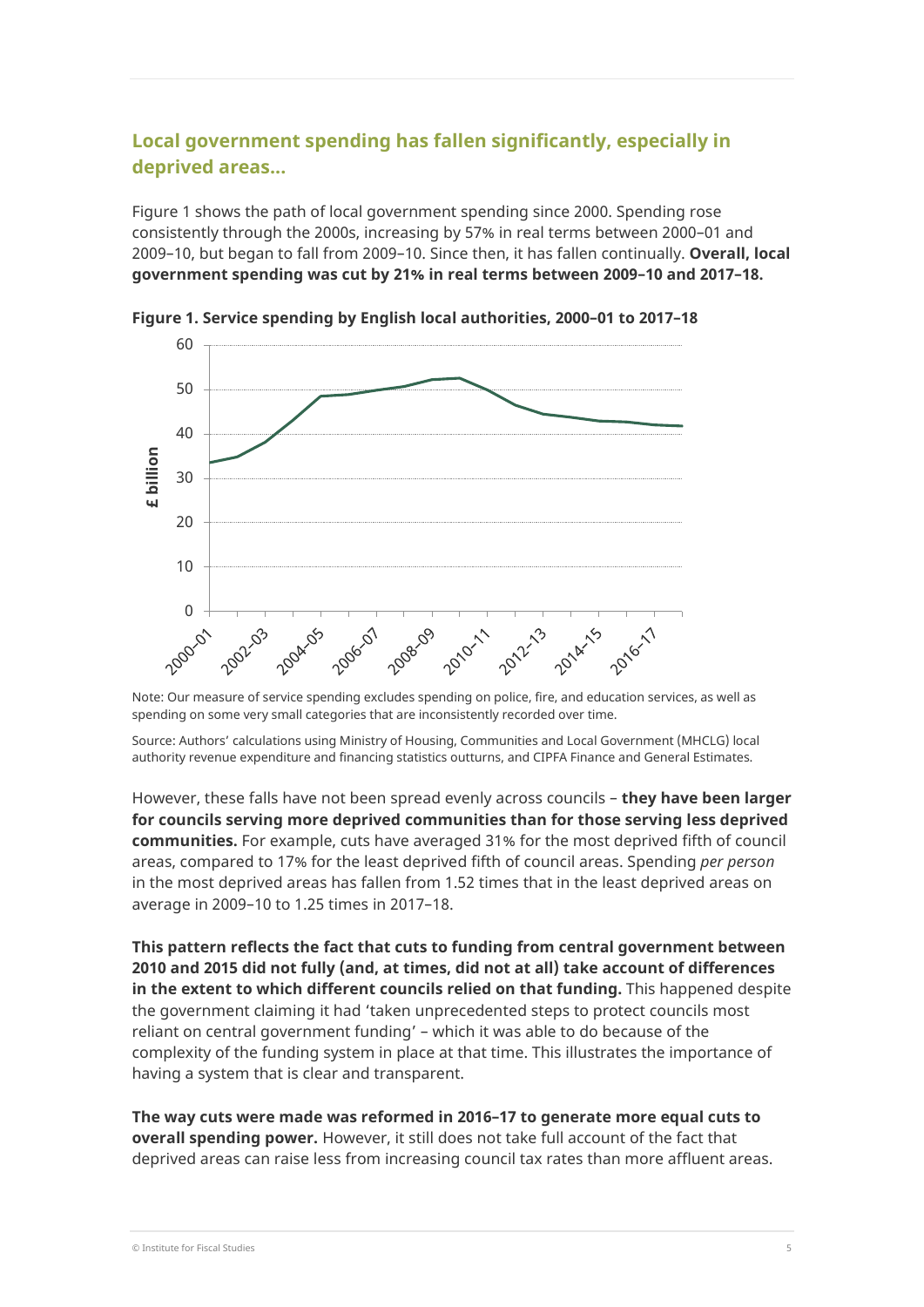## **... with councils focusing budgets on statutory and acute services**

**One way councils have adapted to reduced funding is by making significant cuts to more discretionary services in order to provide relative protection for statutory and more acute services.** Figure 2, for instance, shows that councils' net expenditure on planning and development and housing services is down more than 50%, and that on highways and transport and on cultural and leisure services is down more than 40%. However, spending on adult social care services has been cut by just 5% and spending on acute children's social care services (such as social work, safeguarding and fostering) is actually up around 10%.

#### **Figure 2. Real-terms changes in local government service spending by service area, 2009–10 to 2017–18**



Note: Service spending is a measure of local authorities' revenue expenditure, which excludes spending items such as local tax collection, capital spending charged to the revenue account, and debt and interest payments.

Source: Authors' calculations using MHCLG local authority revenue expenditure and financing statistics outturns.

Focusing on specific service areas provides further evidence of this strategy. For example, while spending on acute children's social care services has risen, spending on more general children's services, such as Sure Start, has fallen by more than 60%. Looking at housing services, while budgets for homelessness have increased, budgets for housing advice, for the Supporting People programme and for improving and renewing privatesector housing have fallen by around two-thirds. And the numbers of people receiving adult social care services have fallen much more than spending, as support has been focused on those with the highest care needs.

#### **Read more:**

'Extra local government funding found to ease cuts has benefited councils serving richer areas more than councils serving poor areas'[, https://www.ifs.org.uk/publications/13771](https://www.ifs.org.uk/publications/13771)

'Changes in councils' adult social care and overall service spending in England, 2009–10 to 2017–18',<https://www.ifs.org.uk/publications/13066>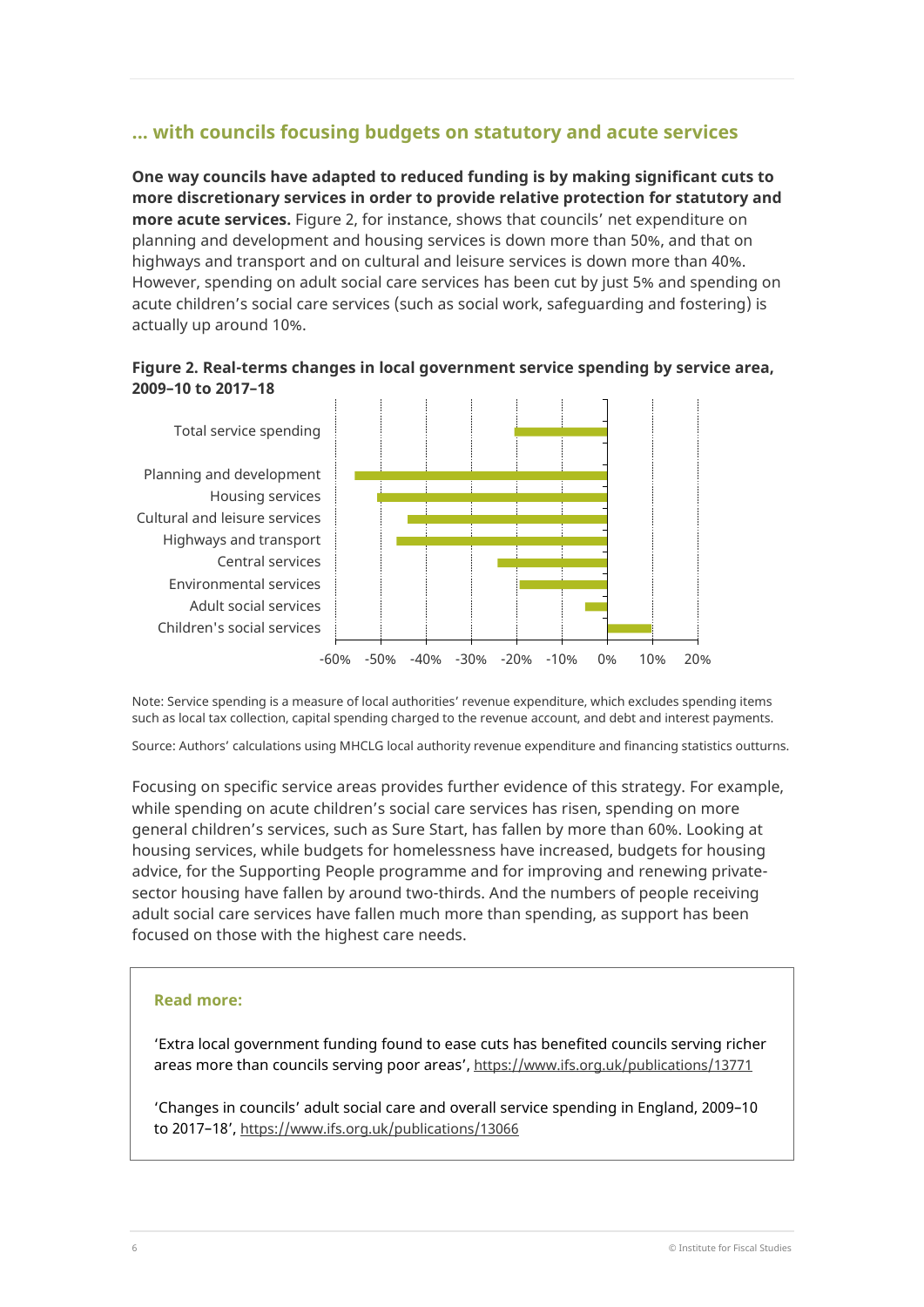# **Future costs and demands likely to outpace planned funding**

**It is not clear, however, whether such a strategy is possible in future if costs and demands outpace funding, given how much more discretionary services have been cut already**. **And such a scenario is likely – unless new funding streams are announced.**

This is because the government plans to abolish general and public health grants for councils from April 2020, instead increasing the share of business rates revenues retained by local government to 75% (up from 50% as it is now). This means that councils would rely on council tax and (75% of) business rates for the bulk of their funding, and revenues from these taxes seem highly unlikely to grow fast enough to meet rising costs and demands.



**Figure 3. Projections of the percentage of council tax and business rates revenues needed to meet rising demands and costs of providing adult social care**

Source: Authors' projections using estimated council tax and retained business rates revenues from MHCLG local authority revenue expenditure and financing statistics budgets for 2018–19, and projections for social care spending pressures reported in P. Johnson *et al*, 'Securing the future: funding health and social care to the 2020s',IFS Report R143, available at[: https://www.ifs.org.uk/publications/12994.](https://www.ifs.org.uk/publications/12994)

To illustrate this, Figure 3 shows projections of the percentage of councils' revenues from council tax and business rates that would have to be spent on adult social care services to meet rising demand and costs, under two scenarios for council tax increases:

- 3.0%, which is the maximum increase councils can currently impose without a referendum if powers for extra increases for social care lapse (2019–20 is the last year for which such powers are currently planned);
- 4.7%, which is the average increase in England in 2019–20, but the second highest increase for a decade, and a rate that would mean the average Band D rate would *increase* by £1000 (from £1,750) in just ten years.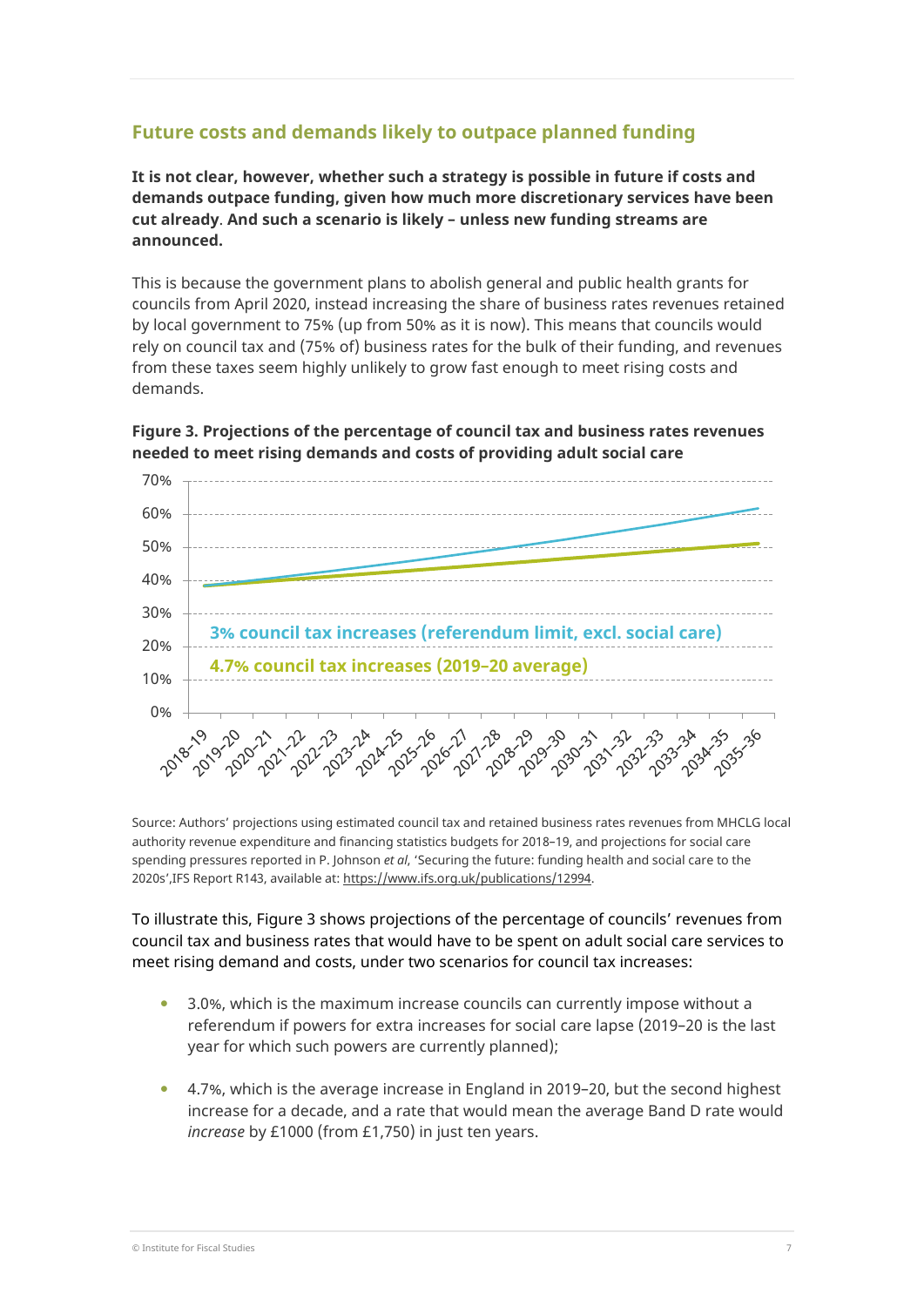Figure 3 shows that meeting projected demands for adult social care spending would require an increase in the share of local tax revenues allocated to these services from 38% to over 50% over the next 15 years, even with 4.7% increases in council tax every year. This would mean only limited increases to budgets for other areas including housing, public health, and children's social care. With 3% increases, the share of local tax revenues needed to meet rising costs and demands for adult social care would increase to over 60%. This would mean sustained cuts to other service areas – on top of what has amounted to nearly a decade of cuts already.

**Therefore, one of three things will very likely need to happen at some stage: councils will have to be relieved of some of their responsibilities for providing services (whether this be adult social care or other services); central government grant funding to councils will have to be retained and increased over time; or councils will have to be given access to additional sources of revenue themselves.**

#### **Read more:**

'IFS Response to the HCLG Committee's Local Government Finance and 2019 Spending Review inquiry', https://www.ifs.org.uk/publications/14107

### **A local income tax is worth considering – but would have costs**

If we wish to pursue the latter approach, it is important to realise that not all taxes are suitable for devolution to local government. After considering a range of taxes against a set of criteria for devolution, we conclude that:

- **A local income tax would be the most sensible option for devolution of significant new revenue-raising powers.** Concerns about tax competition between councils, and inequality in the revenues that different councils could raise, could be mitigated by restricting powers to a flat-rate local income tax. Each 1% on all tax bands would raise around £6 billion per year across England.
- While tourist accommodation taxes would be administratively feasible and would raise useful amounts in a few well-visited areas, a £1 per night charge (the level often discussed) would raise little more than £0.4 billion across England.
- Because of the complexity of apportioning corporate profits, value-added mean corporation tax and VAT, these are unlikely to be good candidates for devolution. Stamp Duty Land Tax revenues can be apportioned between areas but are very unequal and highly volatile, and this is a particularly damaging tax that should be abolished – not entrenched via devolution.
- Councils could be given more discretion over currently mandatory discounts and exemptions from council tax, and the referendum requirement for increasing council tax seems hard to justify (we do not have such a requirement for any other tax). However, giving councils more significant powers – such as the ability to revalue properties in their own areas – could pose significant problems for the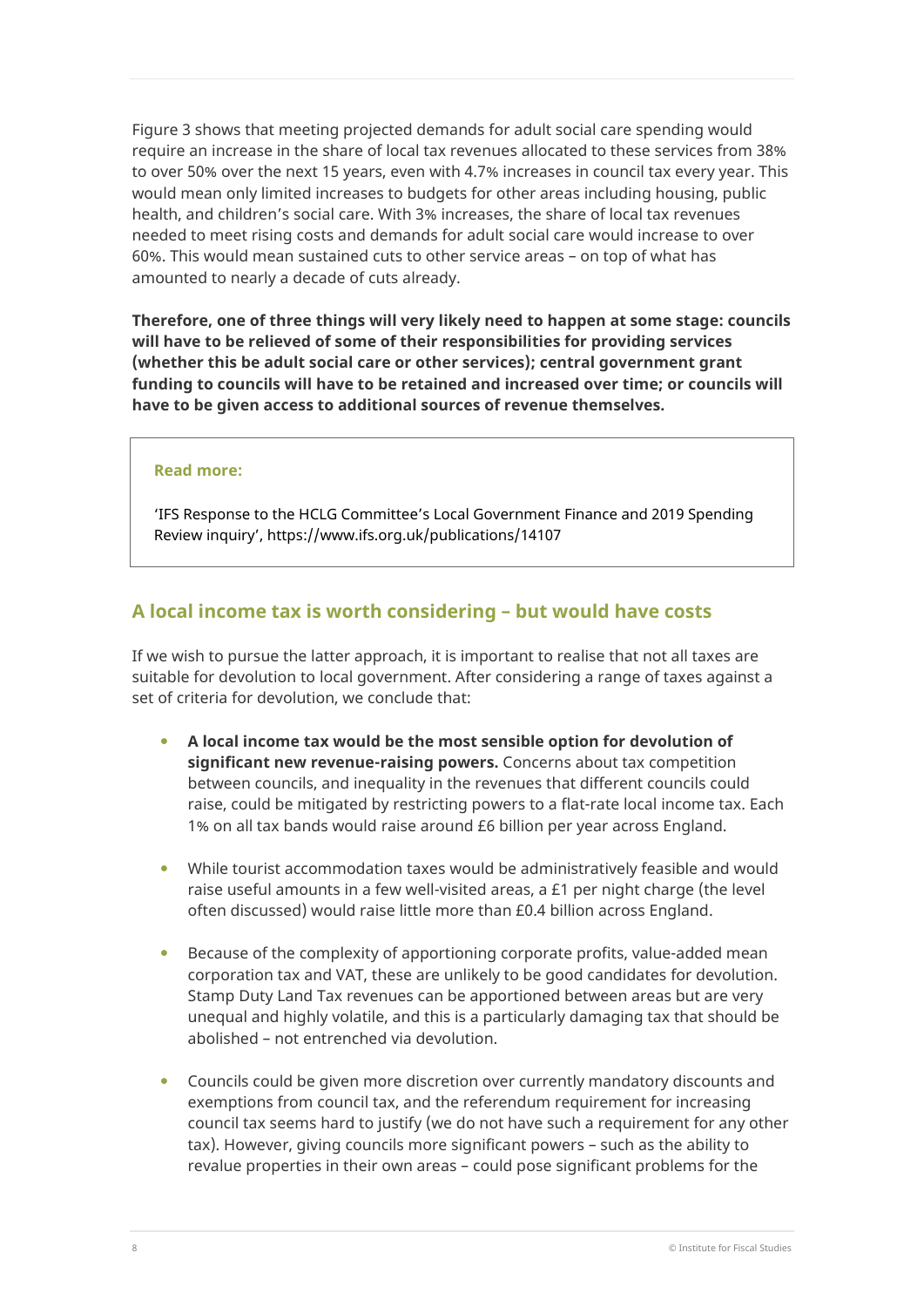redistribution of funding between councils. It would be better to revalue and reform council tax at a national level, which is overdue.

**Devolving local income tax powers would not be without its challenges though**. For instance, because there is currently no statutory duty for people to tell HM Revenue and Customs (HMRC) where they live, HMRC does not have up-to-date address details for all taxpayers. This (and people with multiple homes) has caused difficulties with devolution of income tax to Scotland and Wales and may need reform if a local income tax were to be introduced in England

**It is also the case that even if powers were restricted to a flat rate, revenues would still vary quite substantially between areas, as shown in the map in Figure 4.** Our estimates suggest that revenues per person in richer parts of West London and Surrey, for instance, would be more than twice the national average, while in places such as Blackpool, Blackburn, Hull and Sandwell, they would likely be less than half the average.

**A system to redistribute revenues between richer and poorer council areas would therefore be needed – akin to what already exists for council tax and business rates.** 



**Figure 4. Revenues per person from flat rate local income tax, % of national average**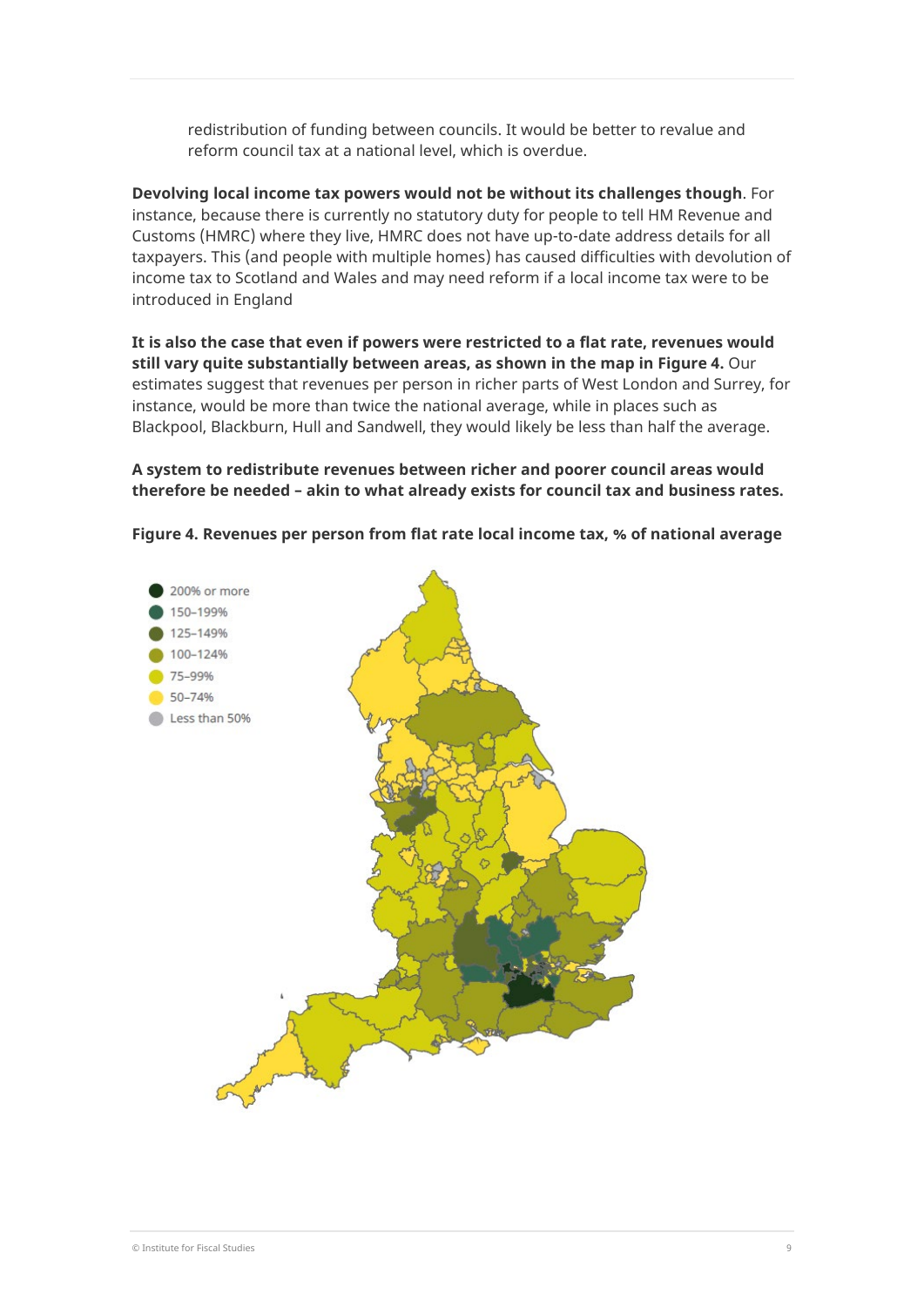#### **Read more:**

'Taking control: which taxes could be devolved to English local government', <https://www.ifs.org.uk/publications/13991>

# **Big decisions loom on flagship 'business rates retention scheme'**

#### **The focus of government at the moment is on devolving additional revenues from one of those taxes already partially devolved to councils: business rates.**

As mentioned above, the plan is to increase the share of business rates retained by local government as part of the BRRS from 50% to 75% from April 2020 – paid for by abolishing a range of grants.

**The aim of this is to provide councils with stronger financial incentives to grow their tax bases**, for example, by creating an environment conducive to the development of business and other non-domestic property. This is because rather than retaining 50% of any growth in business rates revenues as a result of property development (or bearing up to 50% of any reduction in revenues if property is demolished), local councils will retain 75% of the growth (or reduction).

**The flip side of these stronger incentives though is scope for bigger divergences in funding between different councils**, as differences in their business rates revenues growth will matter more for their funding. In this context, three areas of potential reform to the BRRS are worth highlighting:

- Currently, in addition to gaining or losing as properties are built or demolished, councils bear the financial risk of occupiers or landlords successfully challenging or appealing against the valuation assigned to their property. The impact of this on revenues is difficult to forecast and can vary significantly between councils. And it is a risk that is outside councils' control as valuation is performed centrally by the Valuation Office Agency. **Proposals to reform the BRRS – so that the risk of challenges and appeals is borne centrally rather than by individual councils – are therefore sensible.**
- At the moment, in areas of England with two-tier local government, lower-tier districts retain 40% of the growth in business rates revenues, while upper-tier counties retain 10%. This is by conscious design: districts are responsible for planning control, and therefore have the most direct lever for supporting property development; and counties have responsibility for services such as adult social care, where statutory duties may limit the ability to respond effectively to falls in revenue.

However, this has led to relatively large divergences in the funding that districts have received from the BRRS, and counties have lost out on most of the growth in retained revenues that has taken place. **Our analysis suggests that when moving to 75% retention, increasing the share of revenue growth/decline borne by counties would help to limit the scale of funding divergences among districts without leading to much larger divergences among counties.** This is because of the larger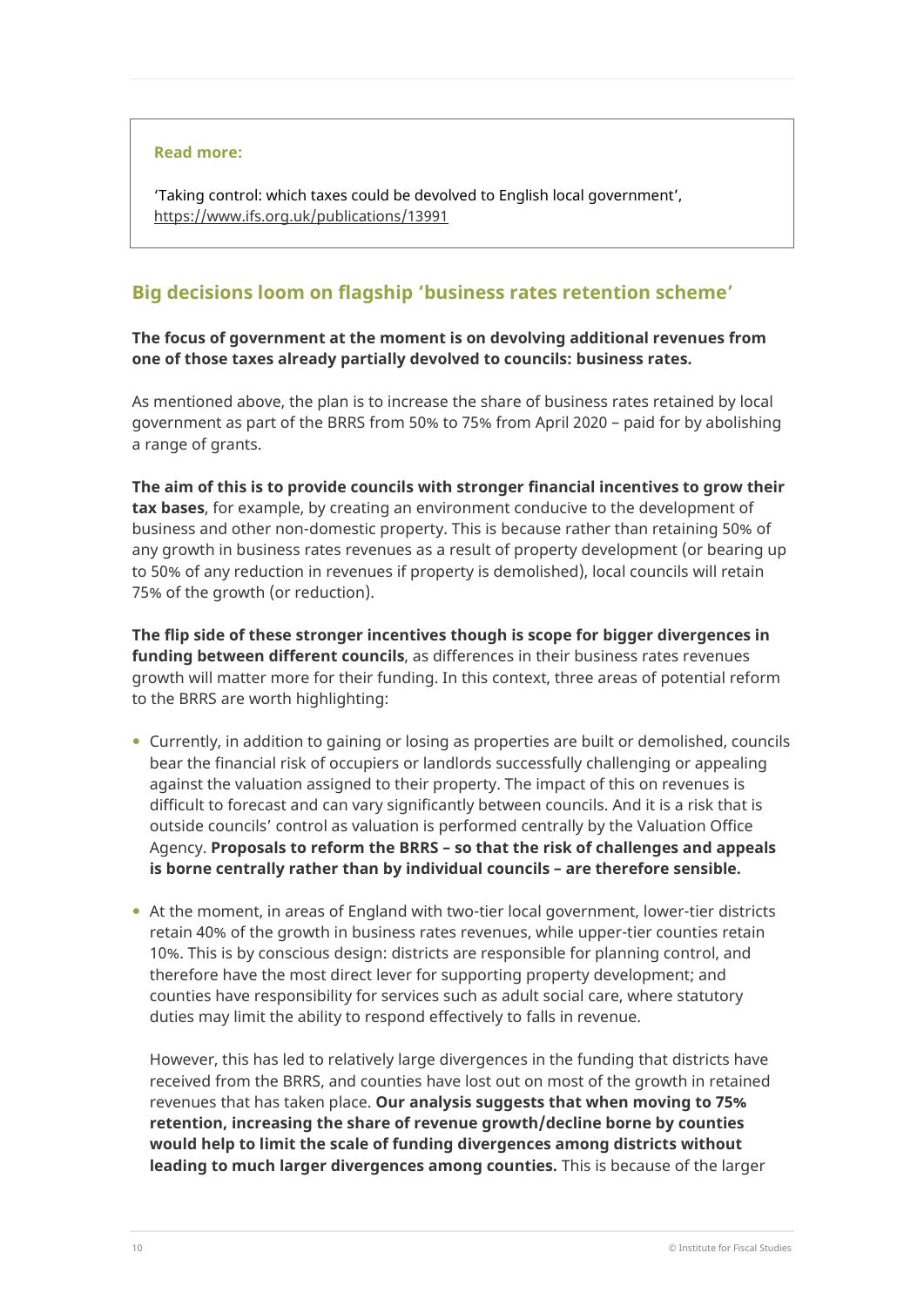size of counties (which cover multiple districts) and their wider responsibilities, which mean that the change in revenues following the development or demolition of a property is smaller relative to counties' overall budgets.

Of course, this would also shift some of the incentive to grow local tax bases from districts – with their planning functions – to counties, which may or may not be considered desirable.

• The main way the government proposes to deal with the divergences between funding and spending needs that would otherwise grow indefinitely under the BRRS is to periodically reset the system. This will involve redistributing business rates revenues either fully or partially, to account for changes in the spending needs and council tax bases of different councils. **Whatever decisions are taken with the frequency and fullness of resets, the plan to implement them on a phased basis is welcome: it will avoid the problematic distortions to councils' incentives that take place when resets are implemented in one go at fixed dates.** 

Many key questions still remain to be addressed though, including the frequency and fullness of resets, as well as arrangements for so-called safety net and levy payments. And this can only really be done if empirical analysis of their effects is made available, which is not currently the case.

The appropriate choices for these and other policy parameters need to reflect trade-offs between giving councils financial incentives to grow revenues, on the one hand, and both insuring them against revenue risks and ensuring funding does not diverge too far from spending needs, on the other. But how big are these revenue risks and how far and fast could funding diverge from spending needs under different systems? Without such information, it is not possible to say what those policy parameters should be.

**The government should therefore prioritise the publication of empirical analysis of the potential effects of different policy choices before final decisions are made later this year. Ideally, it would have published such analysis alongside recent consultations.**

#### **Read more:**

'Response to the Ministry of Housing, Communities and Local Government's consultation on the reform of the business rates retention scheme', <https://www.ifs.org.uk/publications/13915>

More detailed discussion of particular issues can be found at:

'Spending needs, tax revenue capacity and the business rates retention scheme', <https://www.ifs.org.uk/publications/10542>

'100% business rate retention pilots: what can be learnt and at what cost?' <https://www.ifs.org.uk/publications/12913>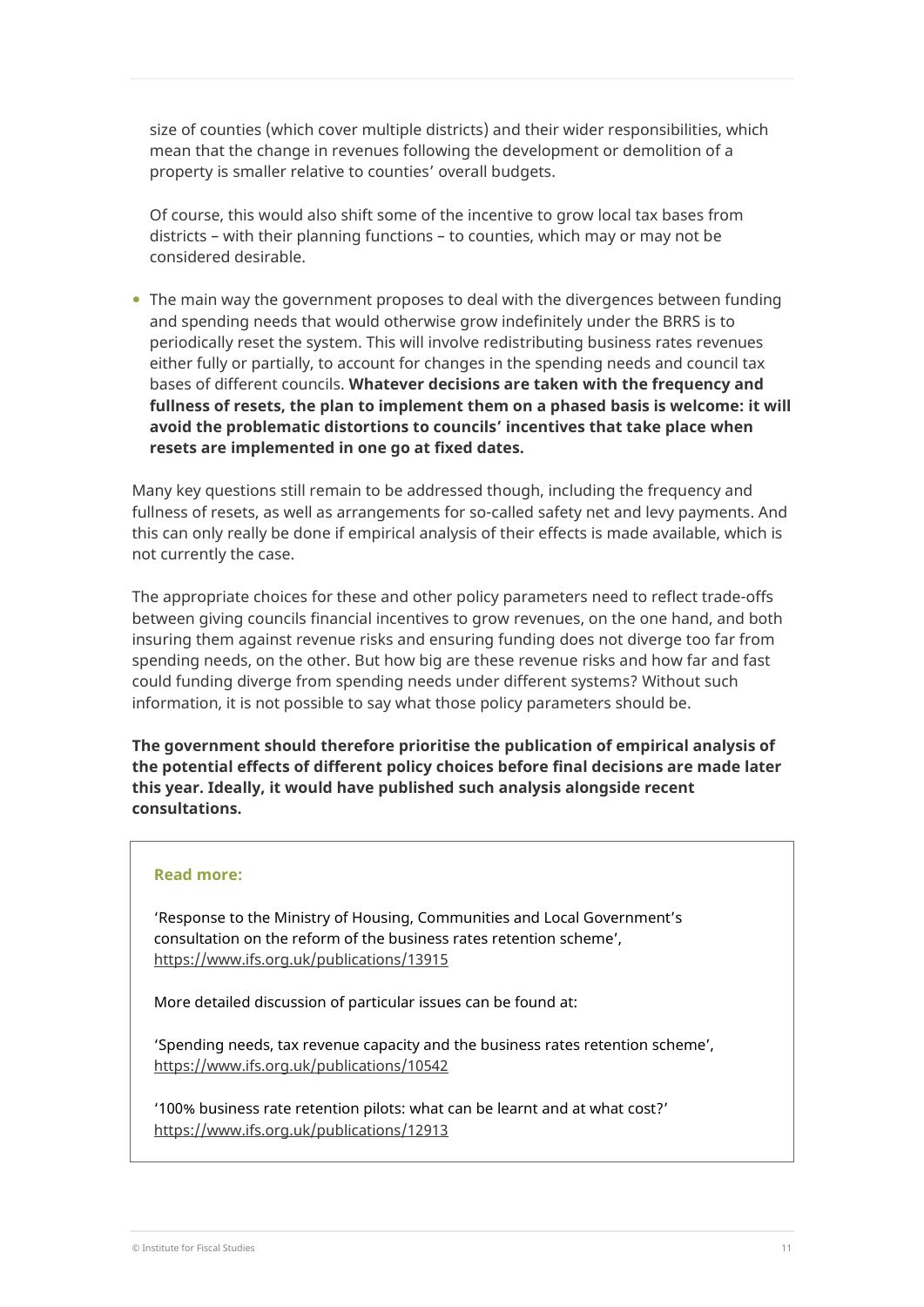'The business rates revaluation, appeals and local revenue retention', <https://www.ifs.org.uk/publications/8962>

# **Updating the system for redistributing funding is tricky and could mean big winners and losers**

**Alongside the review of the BRRS, the government is also reviewing its approach to assessing councils' spending needs and measuring councils' abilities to raise revenues themselves (e.g. via council tax).** The outcome of this Fair Funding Review will be used to set new funding baselines when councils move to 75% business rates retention, and will provide the updated assessments of funding needs for the BRRS's resets.

**Neither task of the Fair Funding Review is straightforward.** The assessment of councils' spending needs is challenging because we do not directly observe them and must instead infer them from our prior beliefs about what is likely to drive needs, and from things we do observe. These include things such as actual spending patterns, levels of service usage and costs, and the demographic, socio-economic and geographic characteristics of different local areas.

**Where possible, data on small geographical areas – or even individuals – should be used in the statistical analysis needed to estimate formulas for spending needs**. This is the approach being used to develop formulas for estimating spending needs for adult and children's social care, two of the largest areas of council spending.

**Where this is not possible, caution must be used in inferring spending needs from cross-council spending patterns.** In particular, historic spending patterns and the spending needs formulas based on them may end up reflecting historic funding allocations, which may not necessarily align with spending needs.

#### **Our analysis of spending on environmental, protective, planning and cultural services (EPCS), the need for which will be accounted for in a so-called 'foundation formula', shows this clearly.**

For instance, using spending data from 2009–10 to construct a formula taking account of population, deprivation and rurality, and then applying that to the most recent data on these indicators would lead to estimated spending needs per person for the most deprived tenth of councils that are 38% above the national average. However, using 2016– 17 data for the initial construction of the formula would mean their needs would now be assessed to be 15% above the national average. Conversely, while the least deprived councils would be assessed to need 21% *less* than average under the 2009–10 formula, they would be assessed to need only 5% less under the 2016–17 formula.

Why is there this big difference? As discussed earlier, as funding for councils has been cut since 2009–10, the way it has been cut has meant bigger cuts for more deprived councils that rely more on central government grants. Combined with restrictions on council tax increases, this has necessarily meant spending has fallen in such areas relative to richer areas (from 1.52 to 1.25 times the amount per person), even if spending needs have not.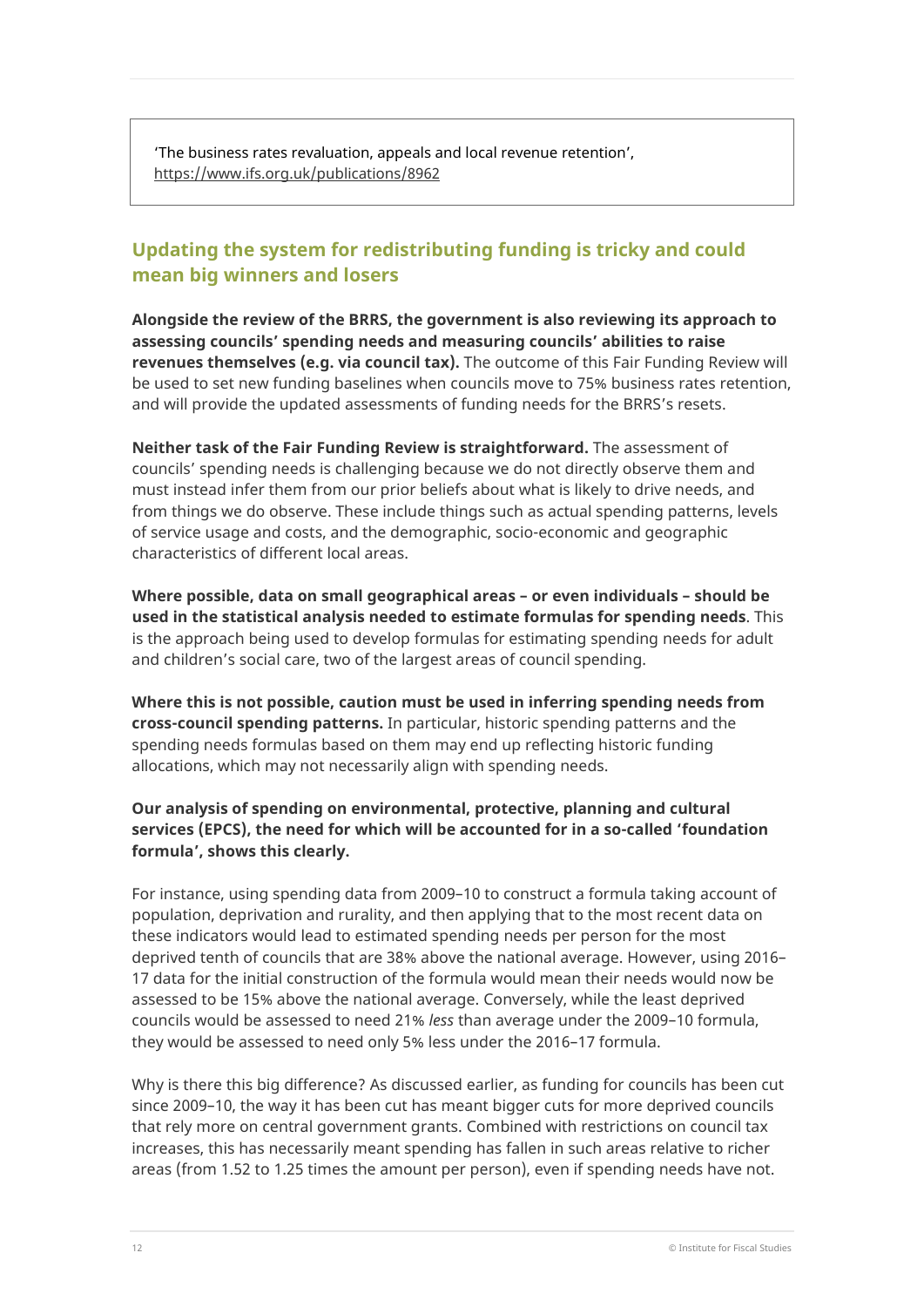**But this begs the question: did the relative funding allocations for different councils in 2009–10 better align with needs, or do more recent allocations?** Unfortunately with council-level data only, there is no objective way to tell. Judgement and subjective decisions will therefore necessarily play a key role in the assessment of spending needs.

**In its recent consultation, the government has proposed to make a big judgement call: that the foundation formula would account for population only.** Its justification is that deprivation now explains little of the variation in spending on EPCS across councils. However, this statistical analysis is not, on its own, enough to support such an approach: deprivation may explain a small part of variation in spending but may still be an important factor determining spending needs; and data from before the funding cuts took effect would suggest that deprivation explained much more of the variation in spending. If the government therefore decides to remove factors such as deprivation from the foundation formula, it should be clearer about why it thinks these factors do not matter for spending needs.

**The decision the government takes will matter.** Figure 5 shows that compared with the current formula for EPCS, a population-only foundation formula would lead to significantly lower assessments of spending needs for deprived councils and higher assessments of spending needs for more affluent councils, for these service areas, redistributing funding accordingly.



**Figure 5. Average change in assessed need per person for EPCS if only population is used in the foundation formula**

**This does not mean that the Fair Funding Review as a whole will redistribute funding from deprived to affluent areas: that will depend on the impact of the new needs formulas for other services, and the way revenue-raising capacity is measured.** Two changes to the way council tax is accounted for are worth noting:

 As already discussed, the funding system in place between the late 2000s and 2015–16 did not properly take into account how much councils relied on grant-funding and how much they could raise themselves via council tax. Reintroducing a system that does this would likely shift funding from areas with large council tax bases (which tend to be either in London or in relatively affluent areas of the South) to those with small council tax bases (generally more deprived urban areas in the North and Midlands).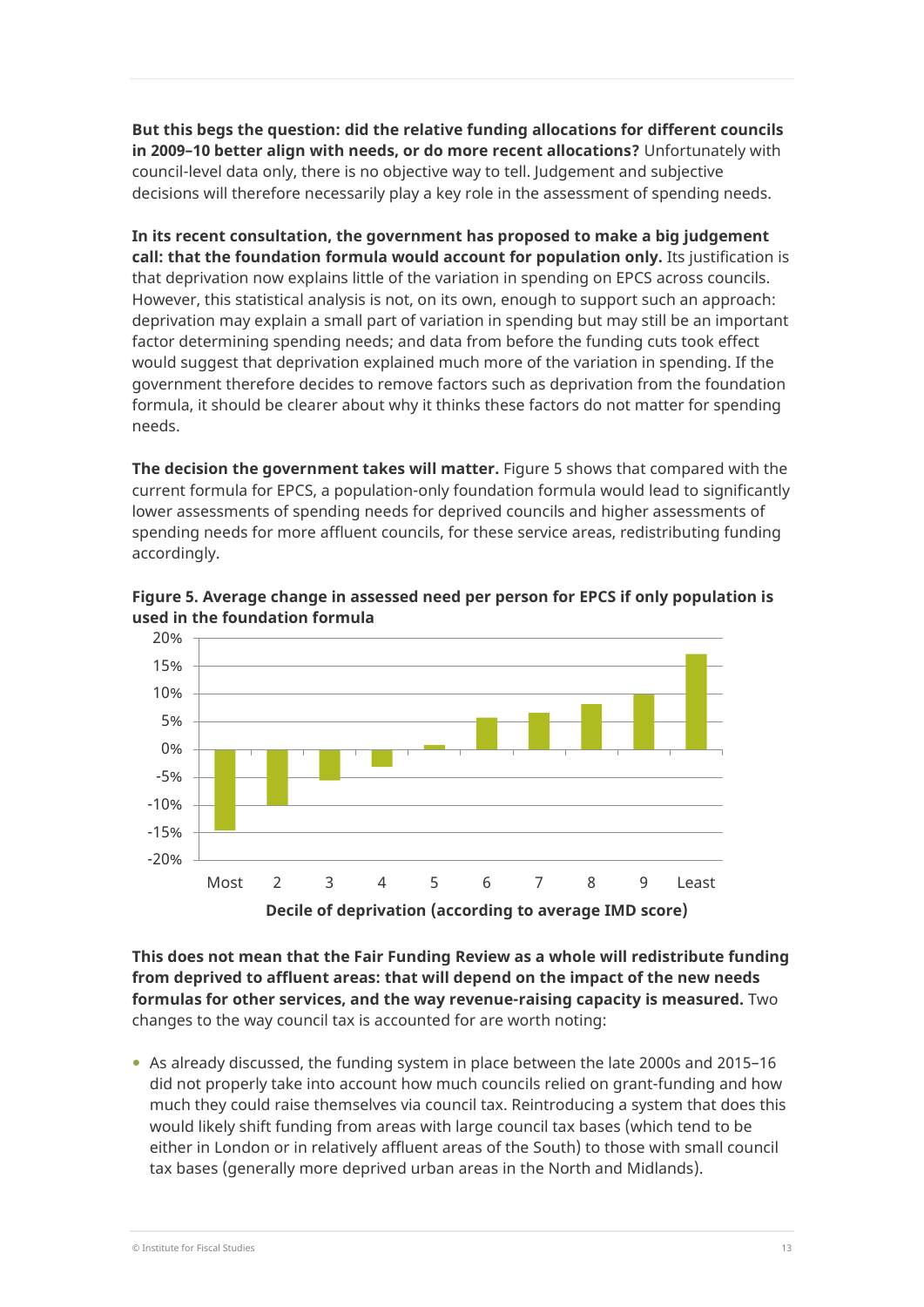From 2016–17 onwards, councils' actual council tax revenues in 2015–16 have been taken into account when determining grant allocations. It would not be sensible to stick with such outdated data into the 2020s and beyond, and simply updating figures for council tax revenues would be problematic: councils would have an incentive to cut tax rates and offer more generous discounts and reductions, safe in the knowledge that their funding allocations would offset the costs.

Proposals to base the new assessment of revenue-raising capacity on what councils would raise if they all set the same rates (and provided reliefs etc. on the same basis) are therefore sensible. If the *notional* tax rate is set close to the average, it would redistribute funding from those councils that set low tax rates (which, since 2016–17, have had these partially offset via grant allocations) to those that set high tax rates.

Measuring councils' tax bases (rather than actual tax revenues) in this way will be tricky – not least because of the complex ways their reduction schemes for poor residents vary – but it is worth the effort.

**In summer 2019 we plan to analyse how the various parts of the Fair Funding Review could fit together and affect funding levels for different councils.** 

#### **Read more:**

'Response to the Ministry of Housing, Communities and Local Government's consultation',<https://www.ifs.org.uk/publications/13922>

More detailed discussion of particular issues can be found at:

'The Fair Funding Review: is a fair assessment of councils' spending needs feasible?', <https://www.ifs.org.uk/publications/13275>

'The Fair Funding Review: accounting for resources', <https://www.ifs.org.uk/publications/13247>

## **We need to decide what we want from local government**

This note has highlighted big choices about the level and sources of funding, and big questions about how to balance a desire for the funding system to provide incentives for growth, with a desire to ensure service standards do not vary too significantly across the country.

**These are not questions with only one right answer. Opinions can and do differ – both at Westminster and within local government. But the issues at stake are so significant that we cannot keep muddling along.** 

**Take funding levels.** Are we willing to raise the additional revenues needed to meet rising costs and demands – let alone improve service provision – over the coming decades? Or